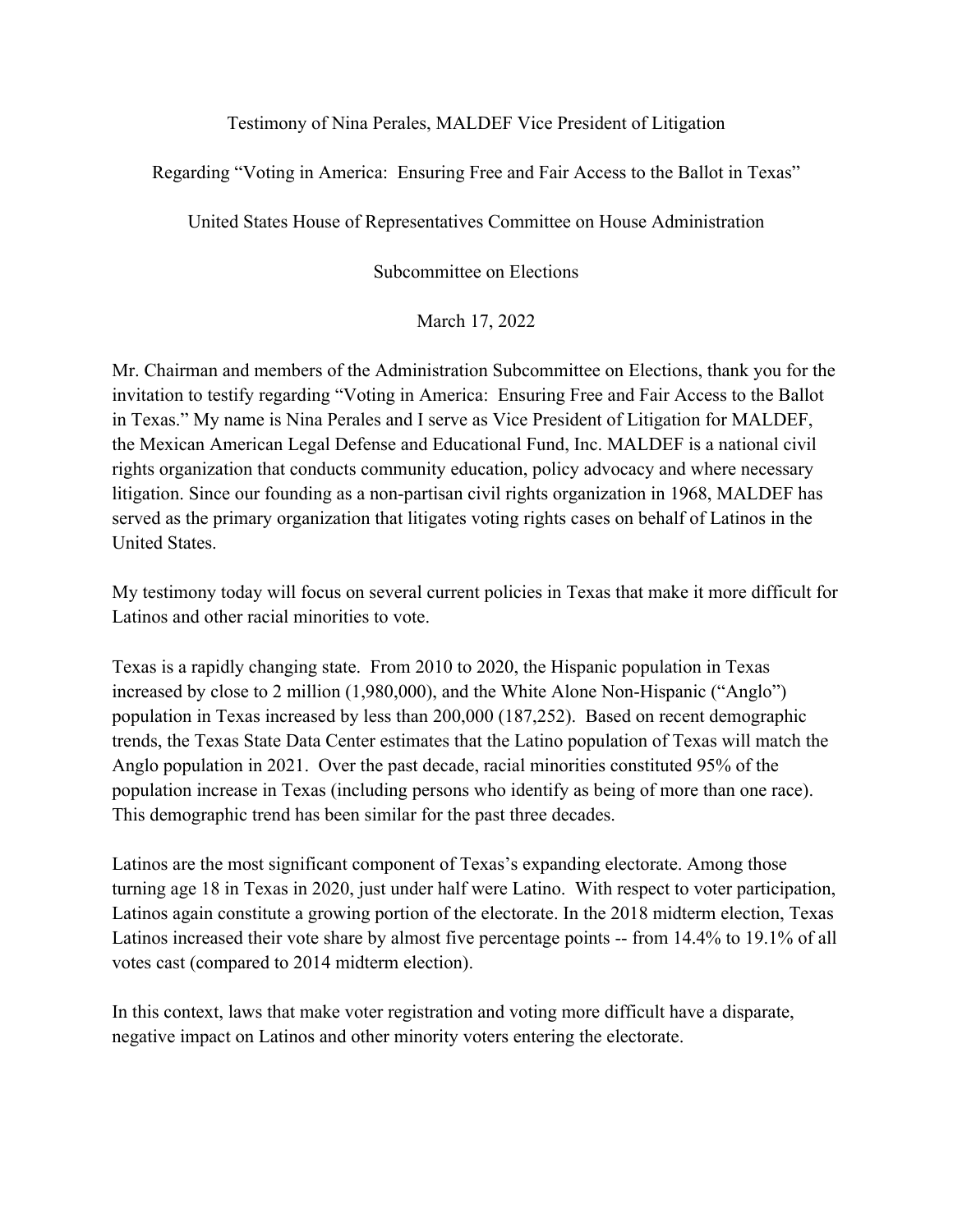# I. Senate Bill 1

The law known as Texas Senate Bill 1, which imposes restrictions on voting, voter assistance and voter outreach, became law on December 2, 2021. The first major elections following passage of SB1 were the partisan primary elections of March 1, 2022.

In the March Primaries, in the sixteen largest Texas counties, election officials rejected more than 18,000 mail ballots; the overwhelming majority of these ballot rejections were for failure to meet SB1's new requirements.<sup>1</sup>

Before SB1, voters in Texas would sign their mail ballot envelopes and election officials would count the ballots after verifying the voters' signatures. Rejection rates were low. The U.S. Election Assistance Commission reported that county election officials rejected less than 2% of mail ballots statewide in the 2018 midterm election.<sup>2</sup> The statewide rejection rate in the 2020 presidential election was less than 1%.<sup>3</sup>

In the March 2022 election, mail ballot rejection rates soared in large Texas counties as SB1 demanded information that local election officials could not match to voters.4

In Travis County, home to Austin, under SB1 the mail ballot rejection rate jumped from 2% to 8%.5 In Harris County, home to Houston, the mail ballot rejection rate was 19% -- up from .3% in 2018.<sup>6</sup> In Bexar County, home to San Antonio, the mail ballot rejection rate was 22%.<sup>7</sup> In other words, when the election was over and all the votes counted, more than 4,000 of the more than 18,000 Bexar County voters who returned mail ballots did not have their ballots counted.<sup>8</sup>

These numbers obscure the true impact of SB1. The new law imposed barriers for mail ballot applications as well as mail ballots. Voters and local election officials struggled at both stages of the process. Many voters who sent an application did not receive a mail ballot because they were

<sup>6</sup> Texastribune.org, "At least 18,000 Texas mail-in votes were rejected in the first election under new GOP voting rules," available at https://www.texastribune.org/2022/03/11/texas-mail-in-voting-lawsuit/; San Antonio Report, "Bexar County sees record high rejection of mail-in ballots," available at https://sanantonioreport.org/bexar-countyrecord-high-rejection-mail-in-ballots/

 $1$  Texastribune.org, "At least 18,000 Texas mail-in votes were rejected in the first election under new GOP voting rules," available at https://www.texastribune.org/2022/03/11/texas-mail-in-voting-lawsuit/

<sup>2</sup> *Id.*

<sup>3</sup> *Id.*

<sup>4</sup> *Id.*

 $<sup>5</sup> KUT.org$ , "It's official: Texas' new voting law led to higher rejection rates for mail-in ballots in Central Texas,"</sup> available at htts://www.kut.org/politics/2022-03-10/its-official-texas-new-voting-law-led-to-higher-rejection-ratesfor-mail-in-ballots-in-central-texas

<sup>7</sup> *Id.*

<sup>8</sup> *Id.*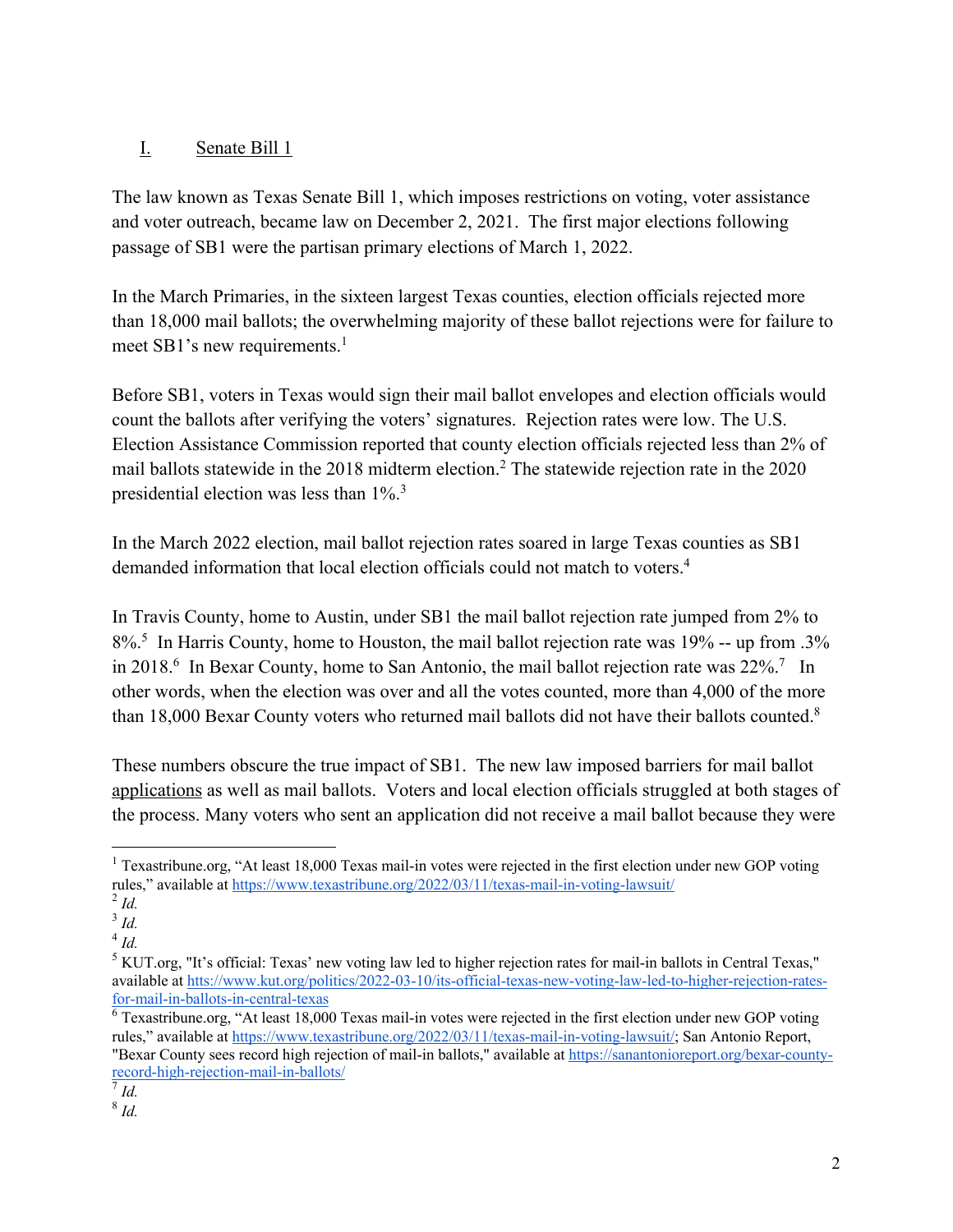thwarted by SB1's new requirements on the application itself. At both points in the process (application and voting the mail ballot) SB1 forced county election officials to turn away voters who wanted to vote by mail. Texas only allows mail voting by those who are over age 65, disabled or absent from the jurisdiction on Election Day. When SB1 caused the rejection of their mail ballot applications, these voters had to try to cure their applications in the remaining time, or vote in person at the polls when voting in person was often physically difficult or impossible.

SB1 made voting more difficult by imposing a new requirement that local election officials "match" mail voters' driver's license or social security numbers to those voter's registration records when the voter registration records often did not have either driver's license or social security numbers. Election officials told voters that in order to vote by mail they would have to fill out a new voter registration form and provide new information before looming election deadlines. For the thousands of voters with little education, the elderly, housebound and those without internet access, SB1 created unnecessary and even insurmountable barriers to voting.

One voter with whom MALDEF has been in contact, I will call him Jim, is a long time voter and a senior citizen living in San Antonio. Jim and his wife began the annual process of applying for their mail ballots during the first week of January. They applied for mail ballots using the correct mail ballot application form and included their Texas driver's license numbers on the application.

Several weeks later, Bexar County rejected Jim's mail ballot application pursuant to SB1. Jim received a phone call from the county election office asking him to complete a new voter registration form and to submit a new application for mail-in ballot. Jim completed these forms and submitted them.

Several weeks later, Jim received another notice from the county, rejecting his mail ballot application again. Jim again called the county elections office. The elections office advised Jim that he needed to re-submit the forms, and to submit them together in one envelope.

Finally, after submitting his third application for a mail ballot, Jim received his mail ballot on February 22, 2022, with little time to spare before the election. Jim quickly mailed in his ballot, but, concerned that it might not have arrived on time, he tried to use the new online ballot tracker established by SB1. The online ballot tracker website claimed that no ballot matched his entry. After calling the county elections office yet another time, Jim was able to receive confirmation that his mail ballot had been counted.

At the same time that SB1 made it more difficult for voters to request a ballot by mail, SB1 made it a state felony for election officials to proactively send voters applications for ballot by mail,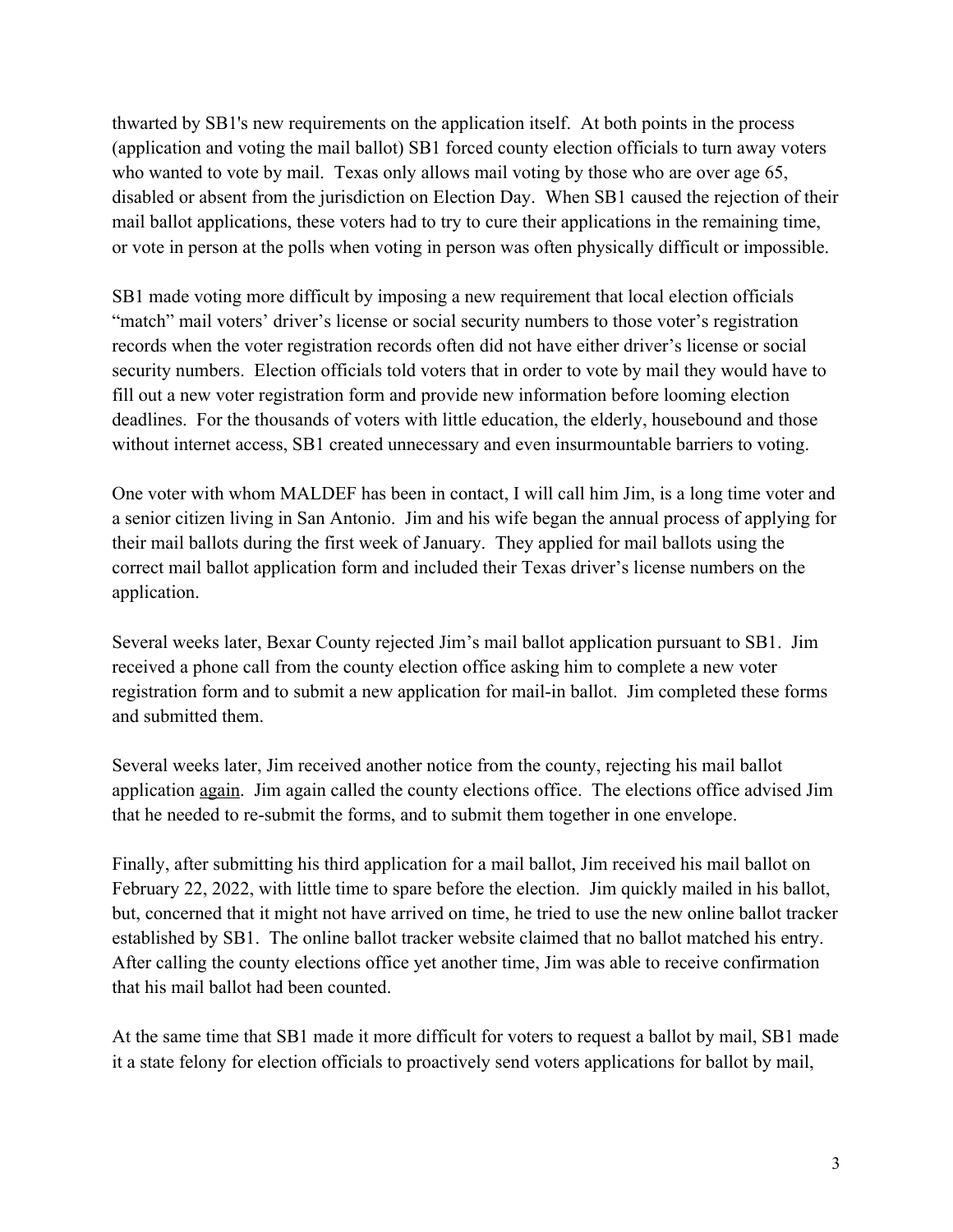even when those voters were automatically eligible to vote by mail (such as those over age 65).<sup>9</sup> Election officials in Harris County, where Latinos are 30% of the voter eligible population, and in Hidalgo County, where Latinos are 88% of the voter eligible population, were forced to abandon their practice of sending voters over age 65 applications for mail ballots.

SB1 also thwarted in-person voting in the March Primary elections. SB1's creation of new crimes related to poll workers turning away unruly watchers, and poll workers who help voters beyond just reading and marking the ballot, put poll workers at risk of committing a felony while carrying out their job duties and caused shortages of people willing to work at the polls.<sup>10</sup> Voting locations throughout the state were unable to open on March 1 because of election staff shortages, causing some to open later in the day and others to shut down completely.<sup>11</sup> According to the Dallas County elections website, ten polling locations in Dallas completely shut down because of the staffing shortages.12 In neighboring Tarrant County, more than 170 election workers dropped out at the last minute.<sup>13</sup> One local election judge explained, "I still have concerns for legal liability for telling someone something wrong or helping someone do something that I'm not authorized to do because of the change in the laws."<sup>14</sup>

SB1's restrictions on voter assistance also deprived voters of their chosen assistors, to which they have the right under federal law. In Hidalgo County, the community based organization La Union del Pueblo Entero reduced the number of staff it provided to assist voters in the March Primaries because of the new criminal liability for assistors who help voters navigate the polling place, interact with poll workers and learn to use voting machines. As a result, voters who traditionally rely on LUPE staff to help them vote did not receive this assistance.

## SB1 Limits Language Assistance to Latino and Asian American Voters

SB1's restrictions on voter assistance have a particularly negative impact on voters who are limited English proficient. For example, one in ten U.S.-born Latino adults does not speak English well.<sup>15</sup> Slightly more than half of naturalized U.S. citizens who are Latino do not speak English well.<sup>16</sup> Texas is home to close to two million naturalized U.S. citizens, the majority of

<sup>10</sup> The Intercept, "Texas Voting Restrictions Take Their Toll," available at

<sup>14</sup> *Id.* 

 $9^9$  SB1, Sec. 7.04, codified at Texas Election Code Sec. 276.016 (a)-(b).

https://theintercept.com/2022/03/15/texas-voting-restrictions-poll-workers/

 $11$  Texastribune.org, "Many voting locations throughout Texas did not open because of staff shortages," available at https://www.texastribune.org/2022/03/01/texas-primary-election-voting-location-closures/ <sup>12</sup> *Id.*

<sup>&</sup>lt;sup>13</sup> The Intercept, "Texas Voting Restrictions Take Their Toll," available at

https://theintercept.com/2022/03/15/texas-voting-restrictions-poll-workers/

<sup>&</sup>lt;sup>15</sup> Pew Research Center, "English Proficiency on the Rise Among Latinos," May 12, 2015, available at https://www.pewresearch.org/hispanic/2015/05/12/english-proficiency-on-the-rise-among-latinos.

<sup>&</sup>lt;sup>16</sup> U.S. Department of Commerce, "Language Use in the United States: 2011," August 2013, available at https://www2.census.gov/library/publications/2013/acs/acs-22/acs-22.pdf.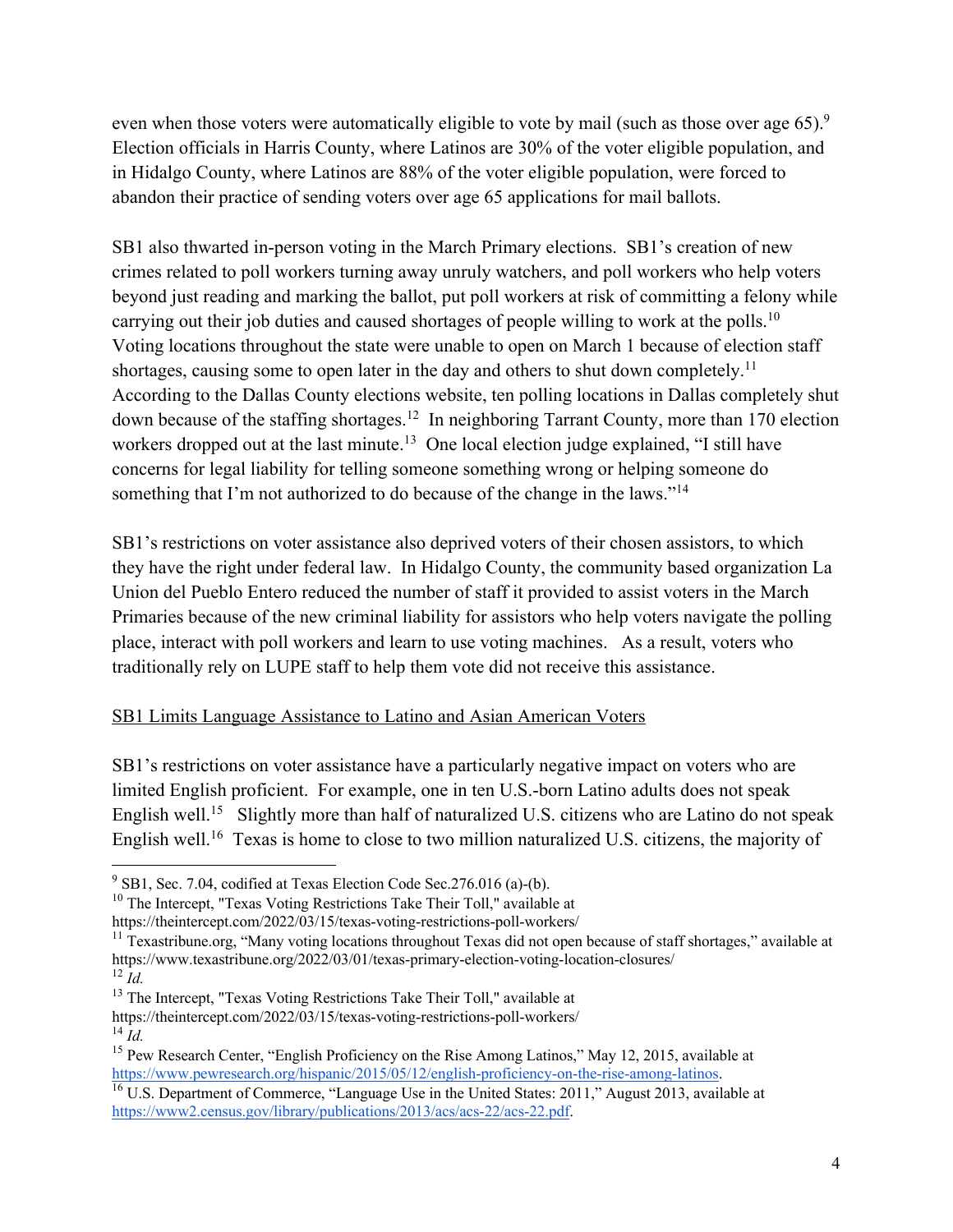whom are Latino or Asian American.<sup>17</sup> All of these limited English proficient individuals, who are also U.S. citizens, have the right to receive language assistance when they vote.

SB1 imposes requirements that a voter assistor swear an oath under penalty of perjury to restrict their assistance. These new oath requirements deter assistors and deny limited English proficient voters the assistance to which they are legally entitled under federal law.

Section 6.04 of SB1 requires the assistor to swear an oath stating that the assistor will confine the assistance to reading and marking the ballot. This provision subtracts even from current Texas law which allows an assistor to answer questions posed by the voter while casting the ballot. Section 6.04 of SB1 also requires the assistor to swear an oath stating that the assistor secured a statement of eligibility from the voter. This requirement invades the privacy rights of voters and will deter assistors who are uncomfortable securing a statement of eligibility from a voter who asks for assistance. The new oath requires the assistor to acknowledge that "if assistance is provided to a voter who is not eligible for assistance, the voter's ballot may not be counted." This language further reinforces the requirement to invade the voter's privacy and will deter assistors who worry that their assistance will result in rejection of the voter's ballot.

The voter assistance restrictions in SB1 not only have a disparate, negative impact on Latino and Asian American voters, the provisions conflict with Section 208 of the federal Voting Rights Act.<sup>18</sup> Under Section 208 of the federal Voting Rights Act, a voter has the right to assistance without having to explain his or her eligibility to an assistor. A voter's right to assistance extends beyond just reading and marking the ballot and includes assistance in navigating the polling place, interacting with poll workers and understanding how to use the voting equipment – all things an assistor must swear not to do in the oath required by SB1. SB1's restrictions on assistance harm not only limited English proficient voters. A voter who is physically disabled has the right to an assistor even if the voter can see and mark the ballot. For example, a voter in a wheelchair or a voter who uses sign language to communicate is also entitled to assistance navigating the polling place, interacting with poll workers and using the voting equipment. SB1 also increases the burdens of language assistance on the voter and the assistor by adding new paperwork requirements that will deter assistors, slow down voting and increase wait times at the polling place.

Section 6.03 of SB1 creates a new requirement that individuals who assist voters fill out forms that require the relationship of the assistor to the voter, and whether the assistor received or accepted any form of compensation or other benefit from a candidate, campaign, or political committee. Section 6.05 of SB1 requires individuals who assist voters with mail ballots to state

 $17$  Migration Policy Institute, "2019 State Immigration Data Profiles (Texas)," available at https://www.migrationpolicy.org/data/state-profiles/state/demographics/TX.

<sup>18</sup> *See* 52 U.S.C. § 10508.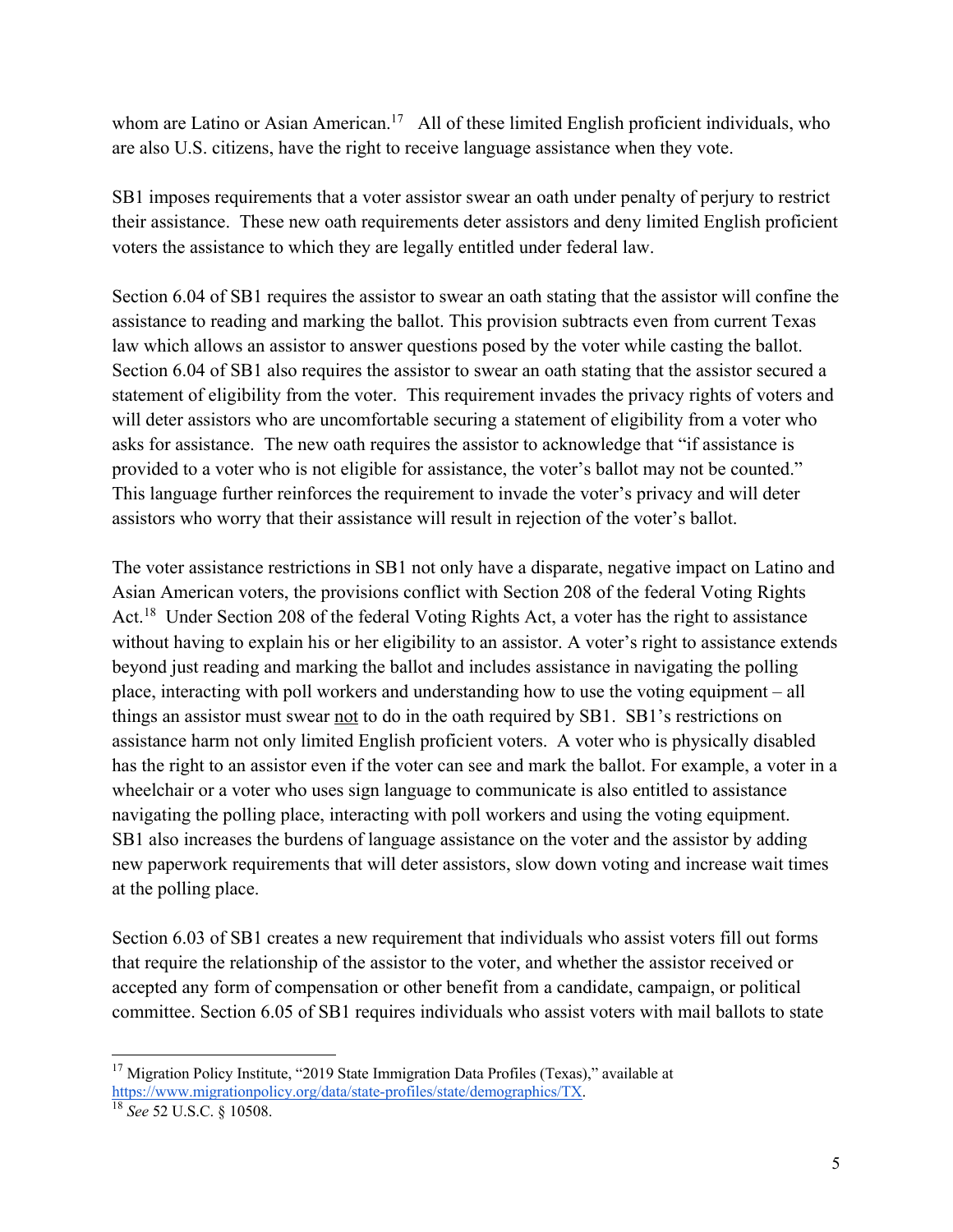on the carrier envelope the relationship of the assistor to the voter and whether the assistor received or accepted any form of compensation or other benefit from a candidate, campaign or political committee in exchange for providing assistance. Knowingly failing to comply with this requirement is a state jail felony unless the assistor is a family member. Section 6.01 of SB1 also requires persons who assist voters by simultaneously transporting seven or more curbside voters to a polling place to submit a form that contains the assistor's name and address and whether the person is solely providing transportation or additional assistance. If the assistor is related to each voter then the assistor is exempt from this requirement.

The new paperwork requirements in SB1 will slow down the voting process and increase wait times at polling places in predominantly Latino neighborhoods. Requiring assistors to fill out new forms, and take longer oaths, will take time even when the assistors are willing to serve. At polling places where there are more voters who need language assistance, the lines will slow down, voters will be forced to wait more time to vote, and some will leave before voting because they have to meet work and family commitments.

None of the assistance restrictions are based on evidence that voters who need assistance because of limited English proficiency or disability are involved in fraud. Instead, the legislative leadership supporting these restrictions invoked old racial stereotypes of minorities as either cunning criminals or easily duped voters. In the hearings leading up to SB1's passage, legislators were treated to a racially demeaning story by a Texas Assistant Attorney General about trading plates of chicken for Latino votes on the U.S. Mexico Border. In addition to being untrue, this story is based on statements by a discredited official of a county that MALDEF successfully sued for unconstitutionally suppressing voter outreach at the polls.<sup>19</sup>

## SB1 invites voter intimidation by poll watchers

Sections 4.01, 4.06, 4.07, and 4.09 of SB1 strip voters of the protections of privacy and security in the polling place and invite vigilantism by poll watchers. Section 4.06 of SB1 creates a Class A misdemeanor for an election officer who intentionally or knowingly refuses to accept a watcher, even if the poll worker is concerned the poll watcher is disruptive or intimidating voters. Section 4.07 of SB1 empowers poll watchers to "sit or stand near enough to see and hear the activity" they are observing, which effectively removes the requirement that watchers maintain their distance from voters who are marking their ballots. Section 4.07 of SB1 also prohibits a watcher from being denied "free movement where election activity is occurring." Allowing poll watchers to roam around inside a polling place and stand close to voters and election workers is entirely unnecessary. The only effect of allowing poll watchers to roam around and stand near voters inside a polling place is to make voters uncomfortable and less likely to remain in the polling place and vote.

<sup>19</sup> *Garza v. Starr County*, 309 F. Supp. 3d 454 (S.D. Tex. 2018).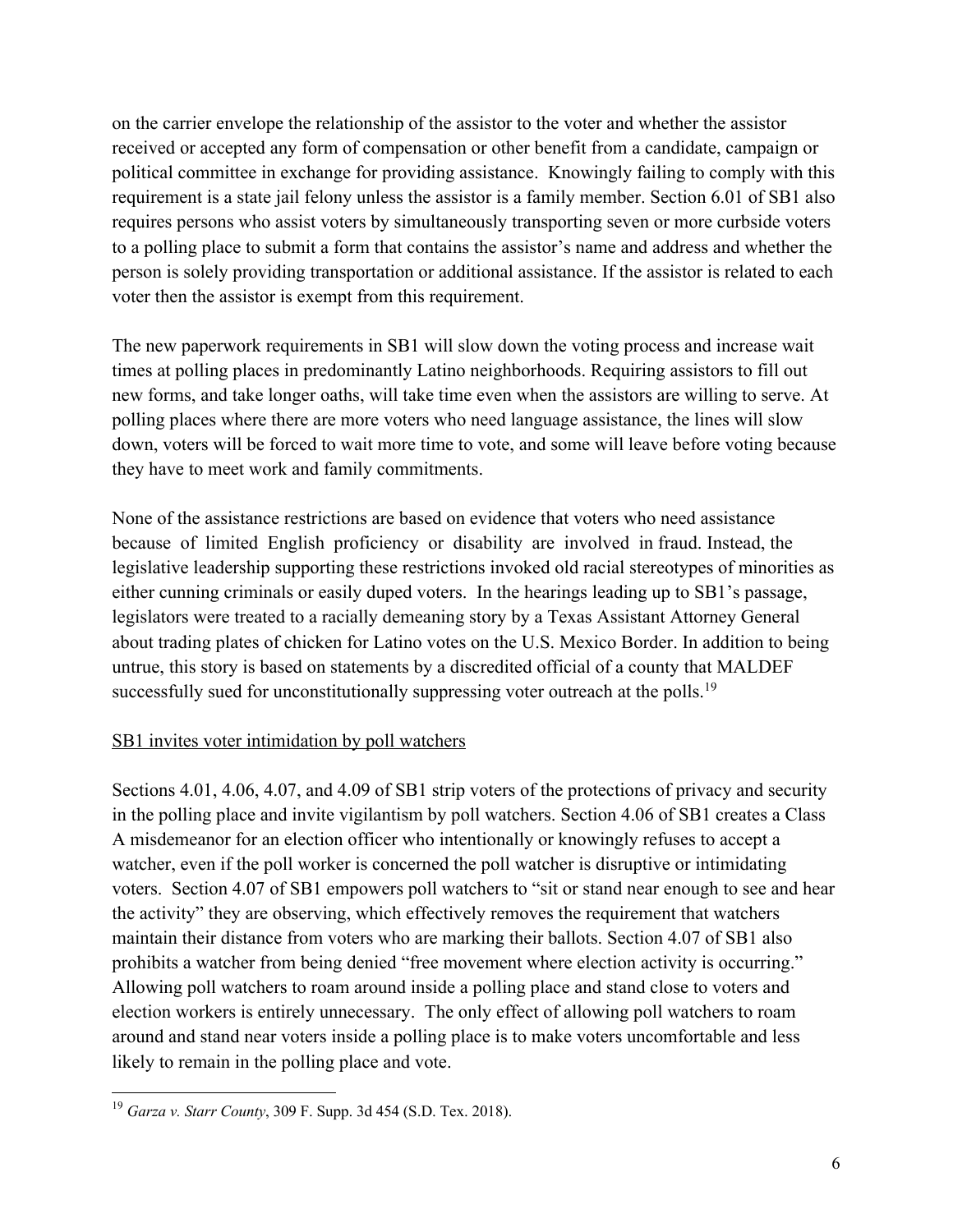Sections 4.01 of SB1 prohibits a presiding judge from removing poll watchers from the polling place for any reason other than a violation of the penal code unless the activity was observed by an election judge or clerk. This means poll watchers are allowed to remain in the polling place and intimidate voters up until an election judge or clerk observes that activity.

Section 4.09 of SB1 creates an offense for election officers who knowingly prevent a watcher from observing an action or procedure the person knows the watcher is entitled to observe. This includes any action to obstruct the view of a watcher or action to distance a watcher from the activity or procedure the watcher wishes to observe but is not reasonably able to do so from that position. The crime is punishable by up to 1 year in jail, a fine of as much as \$4,000, or both. This provision ensures that not only will voters be intimidated by unrestrained poll watchers, but election officials will also be intimidated by the threat of severe penalties for trying to protect voters from poll watcher interference.

Latino voters in Texas have borne the brunt of more than a century of voter intimidation by vigilantes as well as officials in law enforcement and elections. In just one example, in 1928, the Weslaco barrio election box was assailed by the local "Good Government League." According to a federal report, a crowd of 3,000 to 4,000 Anglos at the polling place shouted "Don't let those Mexicans in to vote. Throw them out" while men with shotguns protected the crowd. An estimated 200 to 300 regular Mexican American voters "did not show up at all."<sup>20</sup> In another example, a South Texas lawyer, Marshall Hicks, testified in a Texas Senate investigation that his client's opponent, D.W. Glasscock had the Texas Rangers selectively "investigate" Mexican American voters, and spread "a spirit of terrorism among those Mexican people." Historian Evan Anders noted in his book that "the mere presence of armed Rangers at the polling stations had an intimidating effect on the Hispanic population" in Cameron, Duval, Nueces, Hidalgo, and Starr Counties.21 In the 1970s it was a routine occurrence for Latinos to face intimidation at the polls as well as economic reprisals for voting.22

Before you dismiss these examples of racially-motivated voter intimidation as relics of the past, note that in the 2021 Texas Regular Legislative Session an earlier version of SB1 explained the purpose of the "Election Integrity Protection Act of 2021" (same name as SB1) with notorious language about preserving "the purity of the ballot box." Historically, this phrase was used to justify excluding individuals from the electorate on the basis that the individuals were morally

<sup>20</sup> Anders, Evan. *Boss Rule in South Texas: The Progressive Era*. Austin: University of Texas, 1982, p. 224-6, 239, 269; Montejano, David. *Anglos and Mexicans in the Making of Texas, 1836-1886*. Austin:

University of Texas Press, 1987, p. 147.

 $^{21}$  *Id.*, p. 145-7.

<sup>22</sup> *Extension of the Voting Rights Act of 1965*: *Hearings on S. 407, S. 903, S. 1297, S. 1409 and S. 1443 Before the Subcomm. of Const. Right of the S. Comm. on the Judiciary*, 94th Cong. 96-99, 752-53, 766-70 (1975) (statements of Arthur Fleming, Leonel Castillo and Vilma Martinez).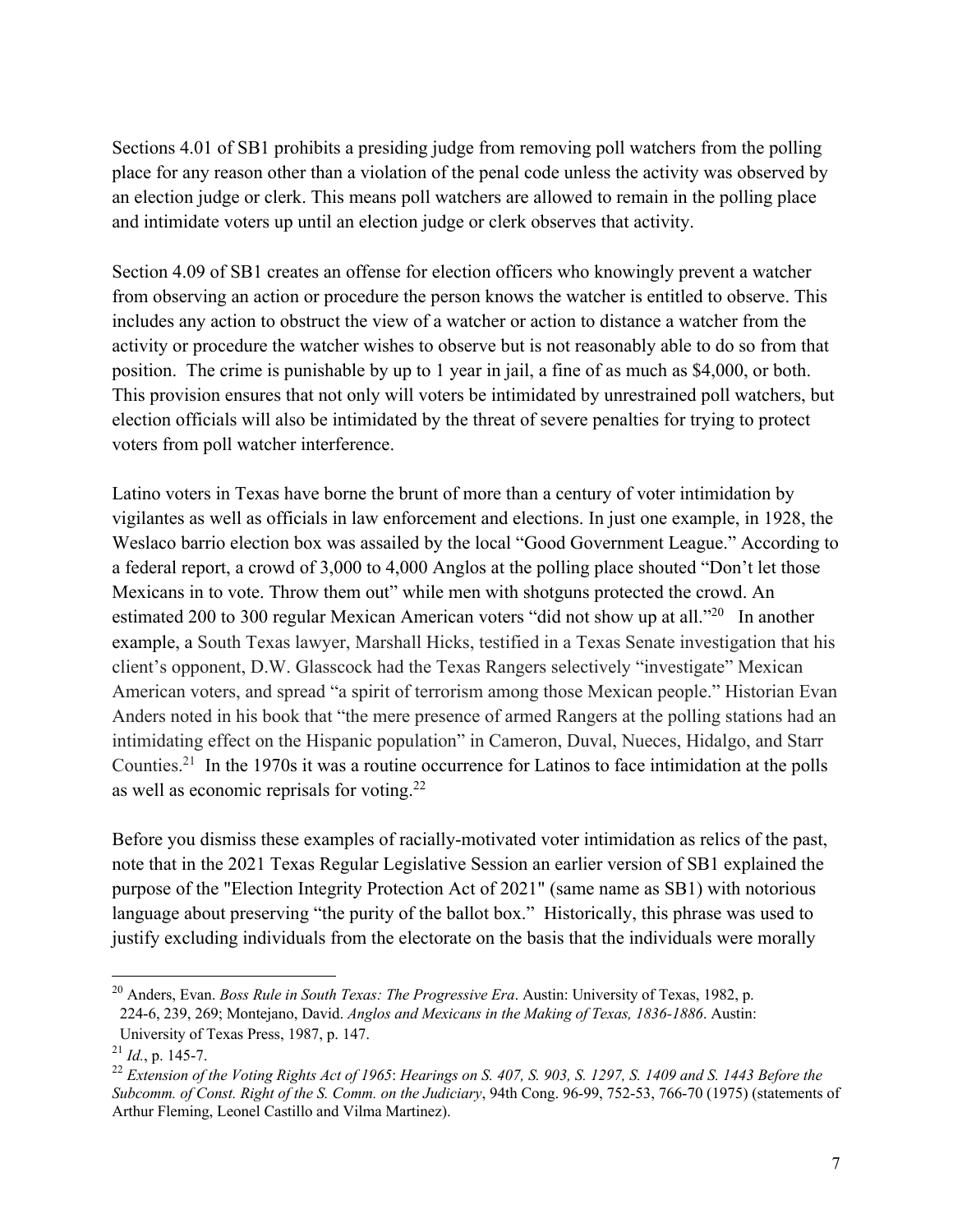impure, prone to committing fraud, likely to infect the election process and thus appropriately denied the right to vote.<sup>23</sup> Latinos in Texas have found themselves targeted by ballot purity policies. For example, in 1913, State Rep. Joseph O. Boehmer of Eagle Pass established the Ballot Purification League, and submitted a bill admitting his intent was "to disqualify the Mexicans of the Western and Lower Rio Grande Counties."24 Phrases like "the purity of the ballot box," reveal legislative intent to exclude minority and disfavored populations from voting, and ballot "purity" policies have no place in modern election laws.

#### SB1 improperly targets voters for investigation

Senate Bill 1 also creates a pipeline for criminal prosecution of voters who make a mistake in registration or who have committed no crime.

For example, section 2.07 of SB1 creates a requirement for the Secretary of State to analyze on a quarterly basis the lists of individuals who were excused from jury duty service for nonresidence in the county with the statewide voter registration list and to send notice to the voter registrar of the county. The Secretary of State is not required to send notice to a voter who is subject to an exemption from jury service, if that exemption is the only reason the voter is excused from jury service. This requirement will launch baseless investigations of voters who are properly registered to vote at their domicile address but who are excused from jury duty service because they temporarily reside elsewhere for work.

In Texas, it is a routine occurrence for individuals to live temporarily away from the address where they are registered to vote. The fact that someone is living away from his or her voter registration address is not evidence of voter fraud. It is not an offense to move away from the address at which you are registered to vote and it is a common circumstance. Some adults move away from their voter registration address for a job, such as farm workers who leave their homes in South Texas to work in the fields in northern states. When any of these individuals respond to a jury summons questionnaire and truthfully state that they are not at that moment residing at their voter registration address, there is no evidence of a crime because there is no requirement in Texas law to cancel your voter registration when you reside elsewhere. The decision whether to register to vote at a new address depends on whether the individual considers herself to have changed domicile.

<sup>23</sup> *The Disenfranchisement of Ex-Felons: Citizenship, Criminality, and "The Purity of the*

*Ballot Box,"* Harvard Law Review, Apr. 1989, Vol. 102, No. 6 (Apr., 1989), pp. 1313-1314.

<sup>24</sup> Anders, Evan. *Boss Rule in South Texas: The Progressive Era.* Austin: University of Texas, 1982, p. 102; Montejano, David. Anglos and Mexicans in the Making of Texas, 1836-1886. Austin: University of Texas Press, 1987, p. 143.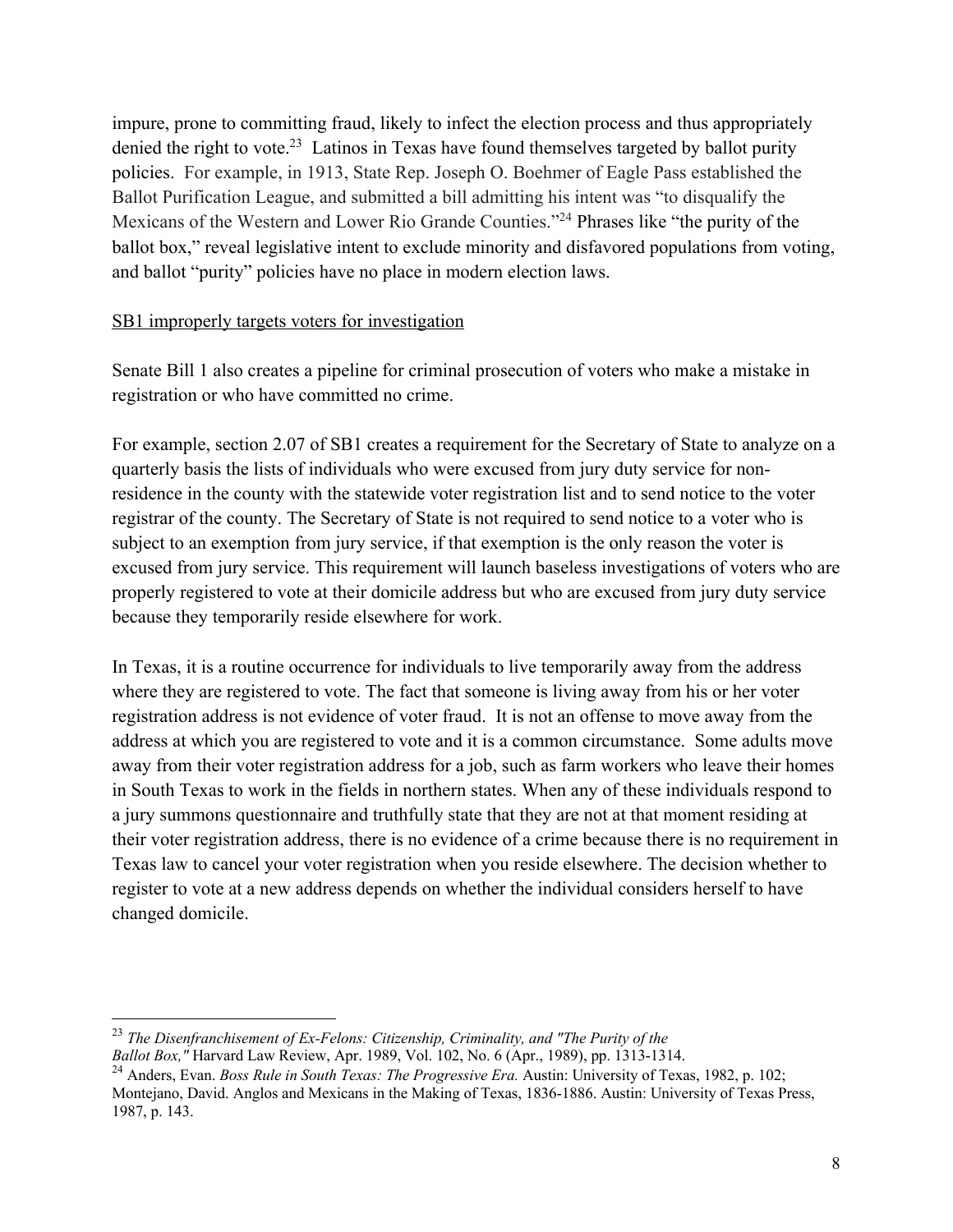## SB1 makes voting more difficult without justification

Provisions in SB1 Articles 3 and 5 make voting more difficult for no reason at all. Limiting the types of buildings that can be polling places, limiting the hours of operation of polling places, prohibiting drive-thru voting, and prohibiting the proactive distribution of mail ballot applications by state and county officials (but not political party officials) all restrict voting without any justification.

# II. Voter Purge Targeting Naturalized U.S. Citizens

In addition to making it more difficult for voters to cast a ballot, Texas has once again launched a voter purge that improperly targets naturalized U.S. citizens for removal from the voter rolls.

In August 2021, Texas announced that it was renewing its efforts to use driver's license data as a basis for removing registered voters from the voter rolls on the suspicion of non-U.S. citizenship. As part of this process, Texas sent the names of over 11,000 voters to county election officials to proceed with the purge. Almost immediately, voters who were naturalized U.S. citizens began to receive purge letters. Registrars in some of the state's largest counties have found that a sizable number of voters labeled possible noncitizens actually filled out their voter registration cards at their naturalization ceremonies.25

One voter to whom MALDEF spoke received a purge letter but has been a U.S. citizen and registered voter since 2008. She was forced to have a family member fax her naturalization certificate to the voter registrar of her county in order to remain on the rolls. Hundreds more naturalized U.S. citizens around Texas have had to prove their citizenship because they were targeted in the purge.<sup>26</sup> An employee in the Cameron County Department of Elections and Voter Registration saw the name of her 84-year-old mother on the purge list -- a woman who is a U.S. citizen and votes in nearly every election.27

As of January 14, 2022, only 278 of the over 11,000 voters flagged under this voter purge program had been confirmed to be non-U.S. citizens (less than 2.5%), but over 2,000 voters had their voter registrations cancelled.<sup>28</sup>

<sup>&</sup>lt;sup>25</sup> Texas Tribune, "Texas' renewed voter citizenship review is still flagging citizens as 'possible non-U.S. citizens'" available at https://www.texastribune.org/2021/12/17/texas-voter-roll-review/

<sup>26</sup> *Id.* 

<sup>&</sup>lt;sup>27</sup> Texas Monthly, "Texas Election Officials Went Looking for Illegal Voters. They Found Some U.S. Citizens," available at https://www.texasmonthly.com/news-politics/texas-voter-roll-non-citizens/

<sup>28</sup> *See* Defendant's Answer, *Campaign Legal Center, et al. v. Scott*, No. 22-cv-92 (WDTX); Texas Tribune, "Texas' renewed voter citizenship review is still flagging citizens as 'possible non-U.S. citizens" available at https://www.texastribune.org/2021/12/17/texas-voter-roll-review/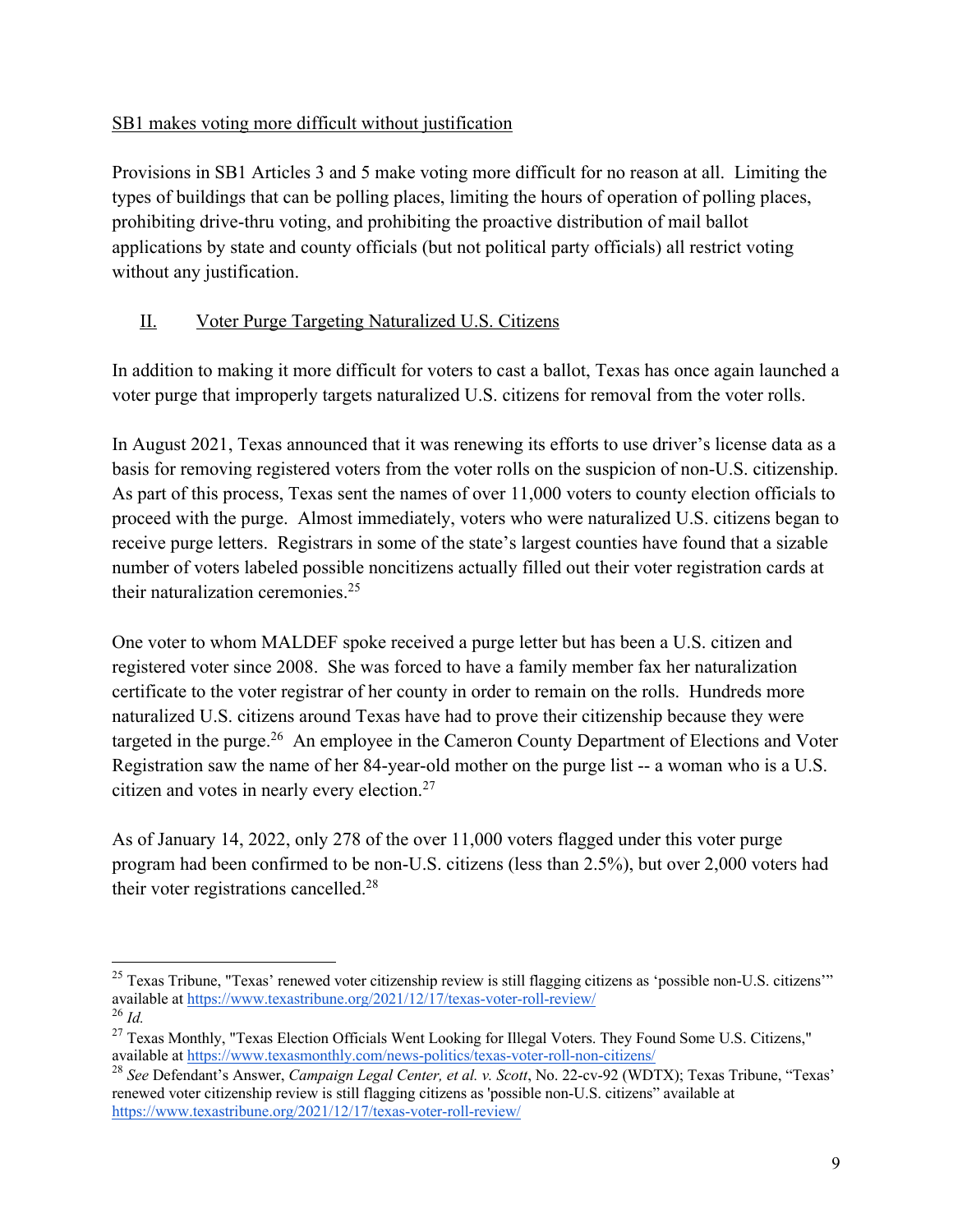The purge uses stale records from the state's driver's license agency that pre-date the voters' naturalization and subsequent registration to vote. Because permanent residents immigrants almost always are licensed drivers before they naturalize, when they naturalize and register to vote there is an old record of their green card at the Texas driver's license agency.

This new purge is similar to the purge of naturalized U.S. citizen voters in Texas in 2019. MALDEF sued Texas on behalf of naturalized U.S. citizens who received purge letters and secured a temporary restraining order from a federal judge blocking the purge. Texas entered into a legally binding settlement agreement that prohibits the Secretary of State from challenging the U.S. citizenship of currently registered voters based on older data in drivers license records but the State has brought the practice back.

To make matters worse, the Texas Secretary of State has refused to disclose the records related to his new voter purge, even though he is required to do so by the National Voter Registration Act. MALDEF and other non-profit organizations have brought a separate lawsuit to compel disclosure of these records.<sup>29</sup>

The Texas voter purge targeting of naturalized U.S. citizens is only the latest in a long history of discrimination against Latino voters in Texas. As explained by the U.S. Supreme Court in 2006:

> Texas has a long, well-documented history of discrimination that has touched upon the rights of African-Americans and Hispanics to register, to vote, or to participate otherwise in the electoral process. Devices such as the poll tax, an all-white primary system, and restrictive voter registration time periods are an unfortunate part of this State's minority voting rights history. The history of official discrimination in the Texas election process— stretching back to Reconstruction—led to the inclusion of the State as a covered jurisdiction under Section 5 in the 1975 amendments to the Voting Rights Act. Since Texas became a covered jurisdiction, the Department of Justice has frequently interposed objections against the State and its subdivisions.30

The U.S. Supreme Court concluded that in 2003 Texas enacted a congressional redistricting plan that discriminated against Latinos and "undermined the progress of a racial group that has been subject to significant voting-related discrimination and that was becoming increasingly politically active and cohesive."<sup>31</sup> More recently, in 2018, the U.S. Supreme Court ruled that

<sup>29</sup> *Campaign Legal Center, et al. v. Scott*, No. 22-cv-92 (WDTX)

<sup>30</sup> *League of United Latin Am. Citizens v. Perry*, 126 S. Ct. 2594, 2622 (2006).

<sup>31</sup> *Id*. at 2621.